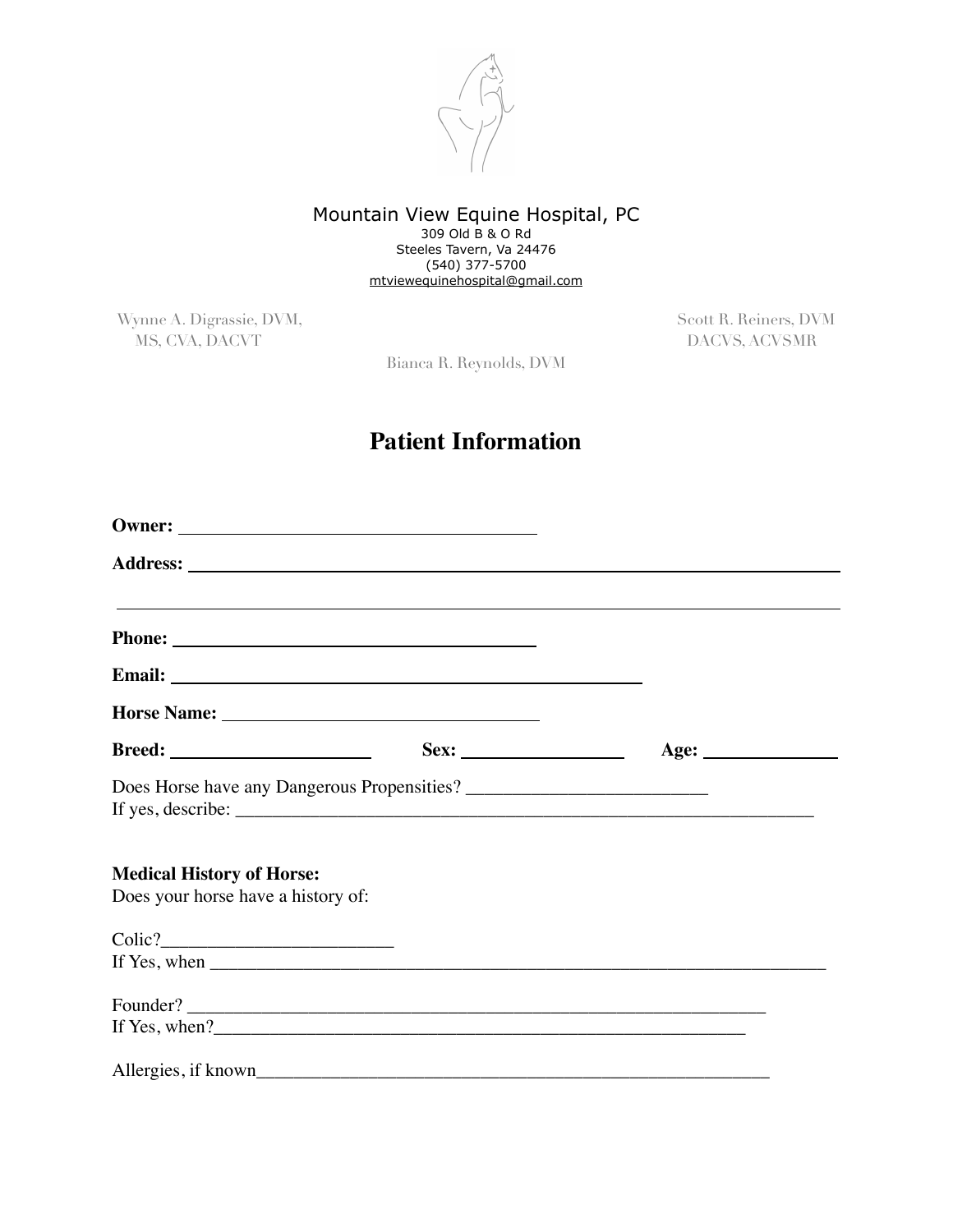### **Current Immunization Record:**

| Encephalomyelitis Eastern & Western Strains Date: ______________________________ |  |
|----------------------------------------------------------------------------------|--|
|                                                                                  |  |
|                                                                                  |  |
| West Nile Date:                                                                  |  |
| Rhino/Flu:                                                                       |  |
|                                                                                  |  |
|                                                                                  |  |
|                                                                                  |  |

|        | <b>Feeding Program:</b>    |  |
|--------|----------------------------|--|
| Grain: |                            |  |
|        |                            |  |
|        |                            |  |
| Hay:   |                            |  |
|        |                            |  |
|        | Amount:                    |  |
|        | Special Care Requirements: |  |

## **PERSON TO BE CONTACTED IN CASE OF EMERGENCY, IF OWNER IS CANNOT BE REACHED:**

| Name                         |  |
|------------------------------|--|
| Phone No.                    |  |
| Insurance Carrier Policy No. |  |
| Insurance contact Phone No.  |  |
| Emergencies No.              |  |

#### **Initial Below:**

This horse **IS CONSIDERED** a Surgical Candidate in the Event of Colic or Serious Illness.\_\_\_\_\_\_\_\_\_\_\_\_\_\_\_\_\_\_\_\_\_\_\_\_

This horse **IS NOT CONSIDERED** a Surgical Candidate in the Event of Colic or Serious Illness.\_\_\_\_\_\_\_\_\_\_\_\_\_\_\_\_\_\_\_\_\_

MOUNTAIN VIEW EQUINE HOSPITAL, LLC SHALL ASSUME THAT OWNER DESIRES SURGICAL CARE IF RECOMMENDED BY A VETERINARIAN IN THE EVENT OF COLIC, OR OTHER LIFE-THREATENING ILLNESS IF THE ABOVE "IS CONSIDERED SURGICAL CANDIDATE" IS INITIALED.